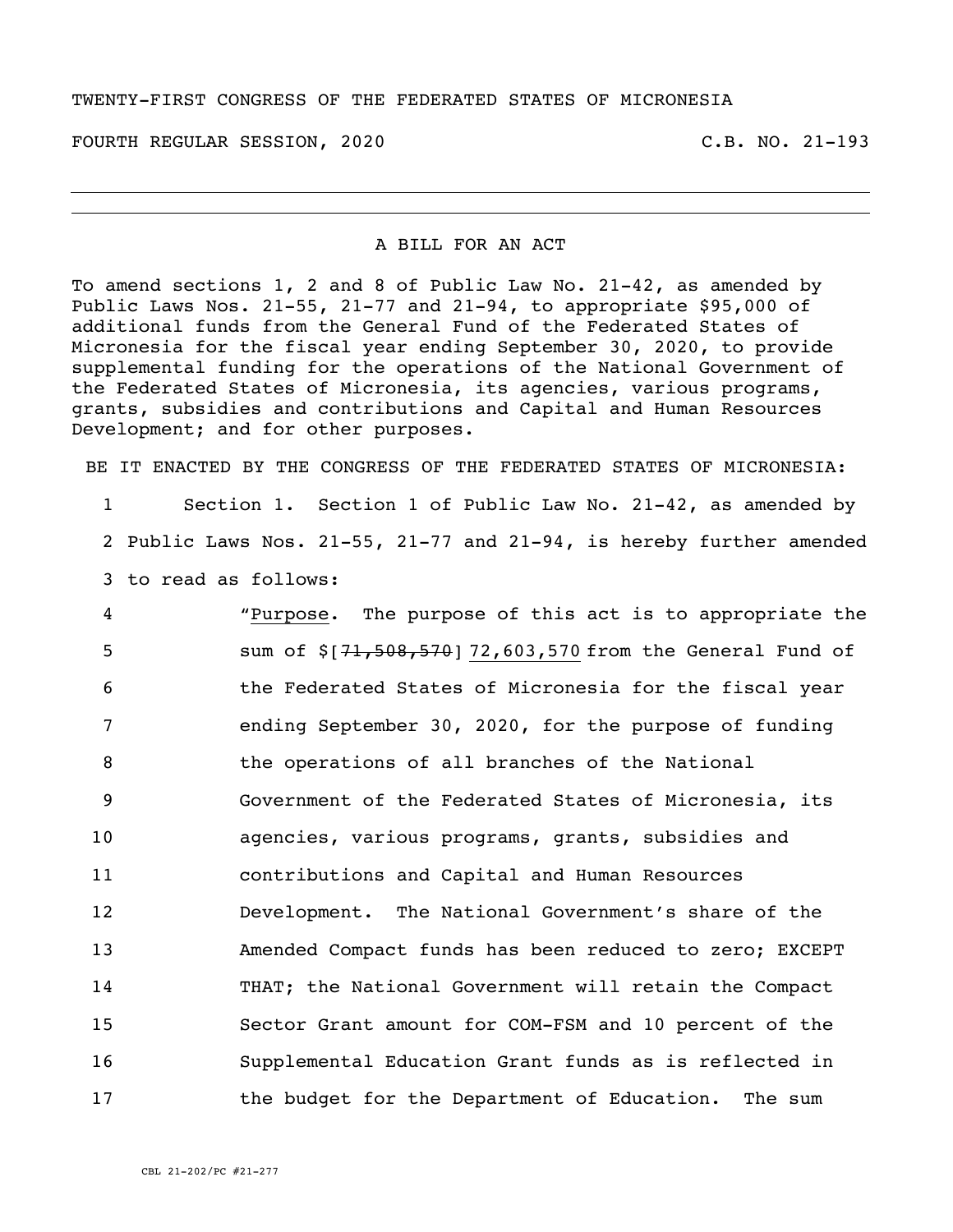| $\mathbf{1}$ | appropriated herein shall be apportioned as follows:"            |
|--------------|------------------------------------------------------------------|
| 2            | Section 2. Section 2 of Public Laws Nos. 21-42, as amended       |
| 3            | by Public Laws Nos. 21-55 and 21-77 and 21-94, is hereby further |
| 4            | amended to read as follows:                                      |
| 5            | "Section 2. Operating Expenses of the Executive Branch.          |
| 6            | The sum of $$[23, 472, 852]$ 23,492,852, or so much thereof      |
| 7            | as may be necessary, is hereby appropriated from the             |
| 8            | General Fund of the Federated States of Micronesia for           |
| 9            | the fiscal year ending September 30, 2020, for the               |
| 10           | purpose of funding the operations of the Executive               |
| 11           | Branch of the National Government during the fiscal year         |
| 12           | 2020. The sum appropriated by this section shall be              |
| 13           | apportioned as follows:                                          |
| 14           | (1) Office of the President.                                     |
| 15           | The sum of $$1,739,536$ , or so much thereof as may be           |
| 16           | necessary, for the operations of the Office of the               |
| 17           | President during the fiscal year 2020. The sum                   |
| 18           | appropriated herein shall be apportioned as follows:             |
| 19           | 656,593                                                          |
| 20           | 349,943<br>$\text{Trace}$                                        |
| 21           | 600,000<br>Contractual Services                                  |
| 22           | 130,000                                                          |
| 23           | 3,000<br>Fixed Assets                                            |
| 24           | (2) Department of Foreign Affairs.                               |
| 25           | The sum of \$5,621,345 or so much thereof as may be              |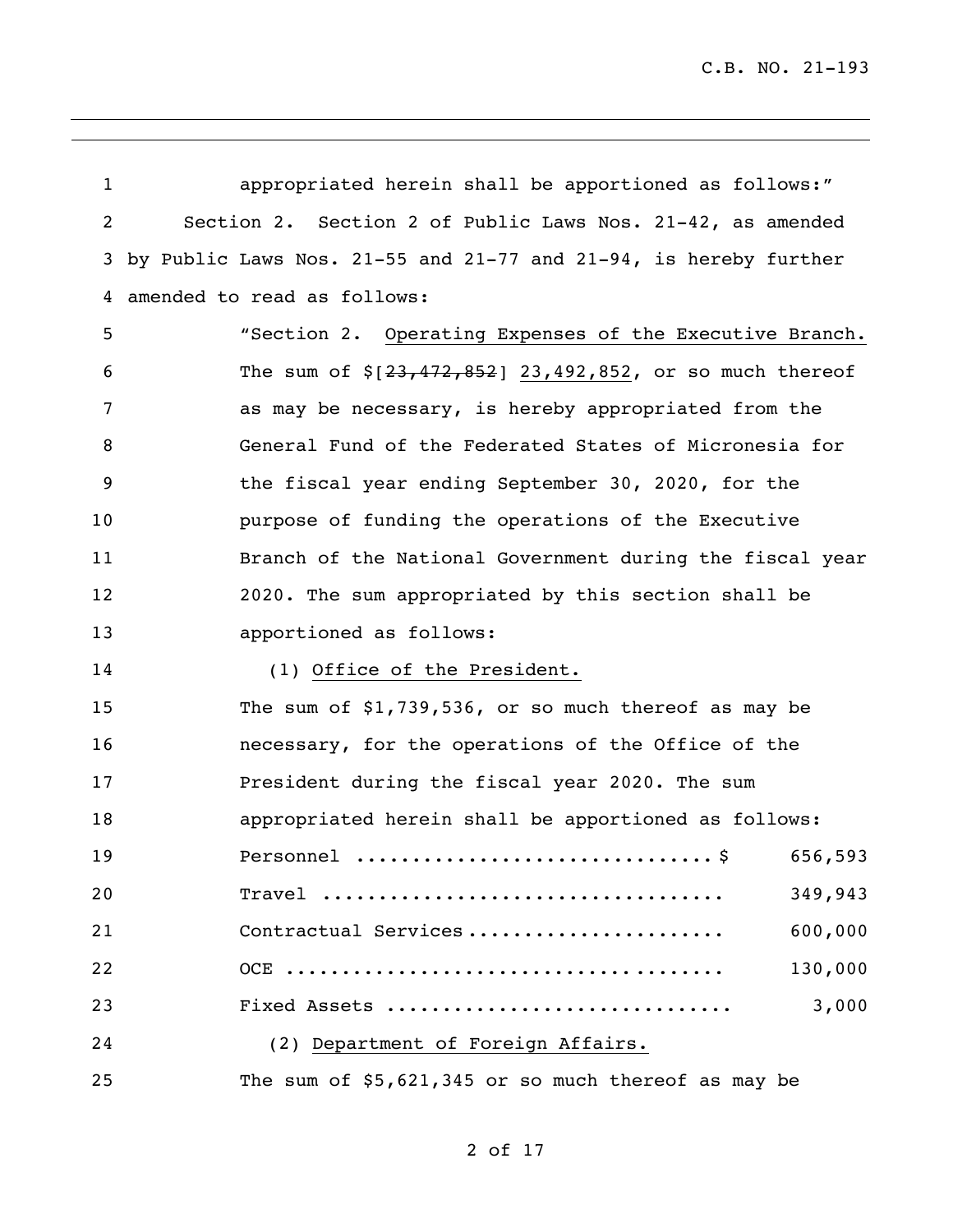C.B. NO. 21-193

| $\mathbf{1}$ | necessary, for the operations of the Department of        |
|--------------|-----------------------------------------------------------|
| 2            | Foreign Affairs during the fiscal year 2020. The sum      |
| 3            | appropriated herein shall be apportioned as follows:      |
| 4            | Personnel, PROVIDED THAT, of this amount, \$166,000 shall |
| 5            | be used to fund the Foreign Service                       |
| 6            | 1,857,194                                                 |
| 7            | 246,685                                                   |
| 8            | 2,995,047<br>Contractual Services                         |
| 9            | 434,163                                                   |
| 10           | 88,256<br>Fixed Assets                                    |
| 11           | (3) Department of Finance and Administration.             |
| 12           | The sum of $$3,034,873$ , or so much thereof as may be    |
| 13           | necessary, for the operations of the Department of        |
| 14           | Finance and Administration during the fiscal year 2020.   |
| 15           | The sum appropriated herein shall be apportioned as       |
| 16           | follows:                                                  |
| 17           | 2,129,683                                                 |
| 18           | 256,690                                                   |
| 19           | Contractual Services<br>227,500                           |
| 20           | 276,500                                                   |
| 21           | 144,500                                                   |
| 22           | (4) Department of Resources and Development.              |
| 23           | The sum of $$1,442,754$ , or so much thereof as may be    |
| 24           | necessary, for the operations of the Department of        |
| 25           | Resources and Development during the fiscal year 2020.    |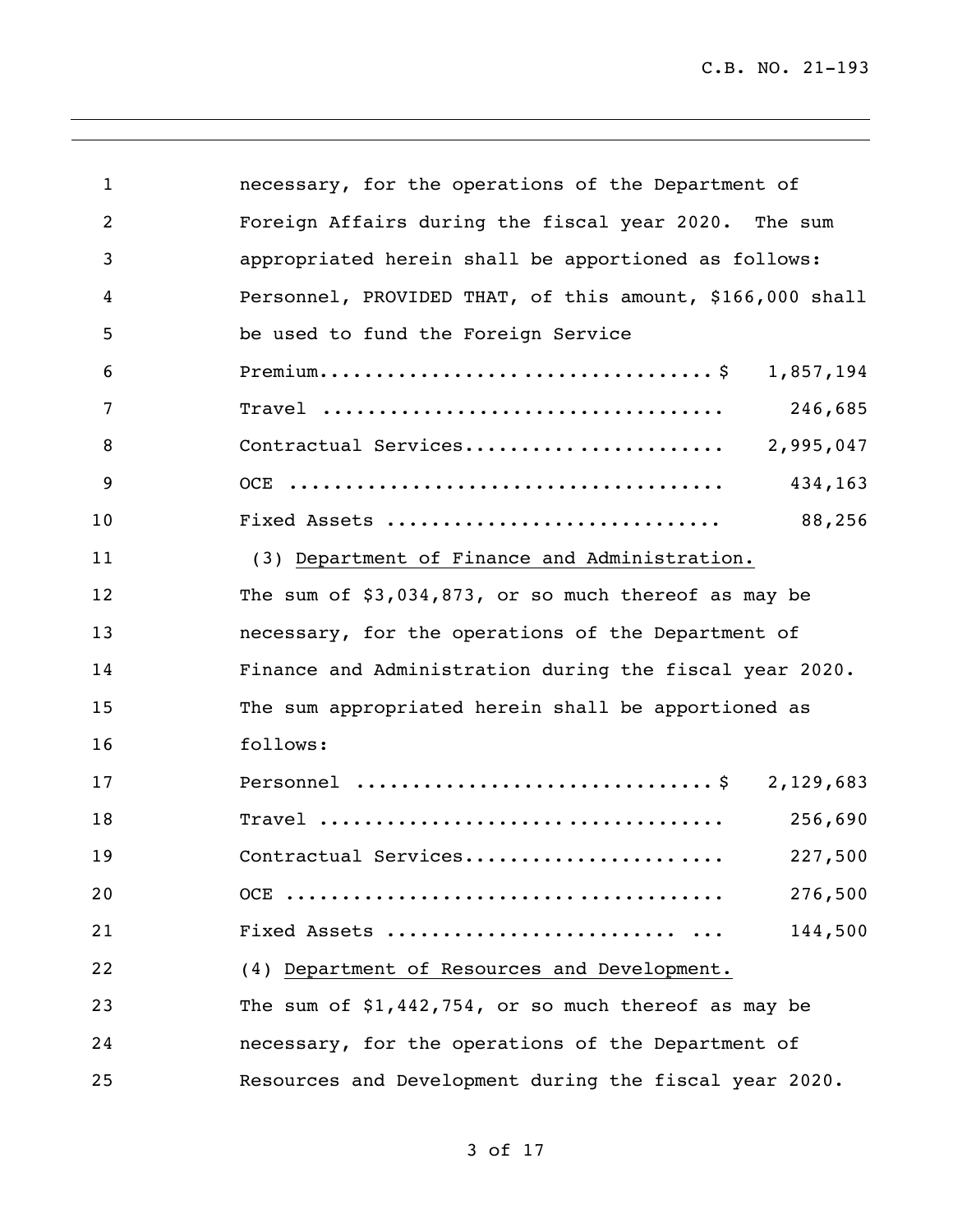| $\mathbf{1}$   | The sum appropriated herein shall be apportioned as                  |
|----------------|----------------------------------------------------------------------|
| $\overline{2}$ | follows:                                                             |
| 3              | Personnel $\dots\dots\dots\dots\dots\dots\dots\dots\dots$<br>907,314 |
| 4              | 186,050                                                              |
| 5              | 59,850<br>Contractual Services                                       |
| 6              | 187,540                                                              |
| 7              | Fixed Assets<br>102,000                                              |
| 8              | (5) Department of Transportation, Communications and                 |
| 9              | Infrastructure.                                                      |
| 10             | The sum of $$2,652,922$ , or so much thereof as may be               |
| 11             | necessary, for the operations of the Department of                   |
| 12             | Transportation, Communication & Infrastructure during                |
| 13             | the fiscal year 2020. The sum appropriated herein shall              |
| 14             | be apportioned as follows:                                           |
| 15             | 648,346                                                              |
| 16             | 166,462                                                              |
| 17             | Contractual Services<br>1,692,214                                    |
| 18             | 96,600                                                               |
| 19             | 49,300<br>Fixed Assets                                               |
| 20             | (6) Department of Health and Social Affairs.                         |
| 21             | The sum of \$831,957, or so much thereof as may be                   |
| 22             | necessary, for the operations of the Department of                   |
| 23             | Health and Social Affairs during the fiscal year 2020.               |
| 24             | The sum appropriated herein shall be apportioned as                  |
| 25             | follows:                                                             |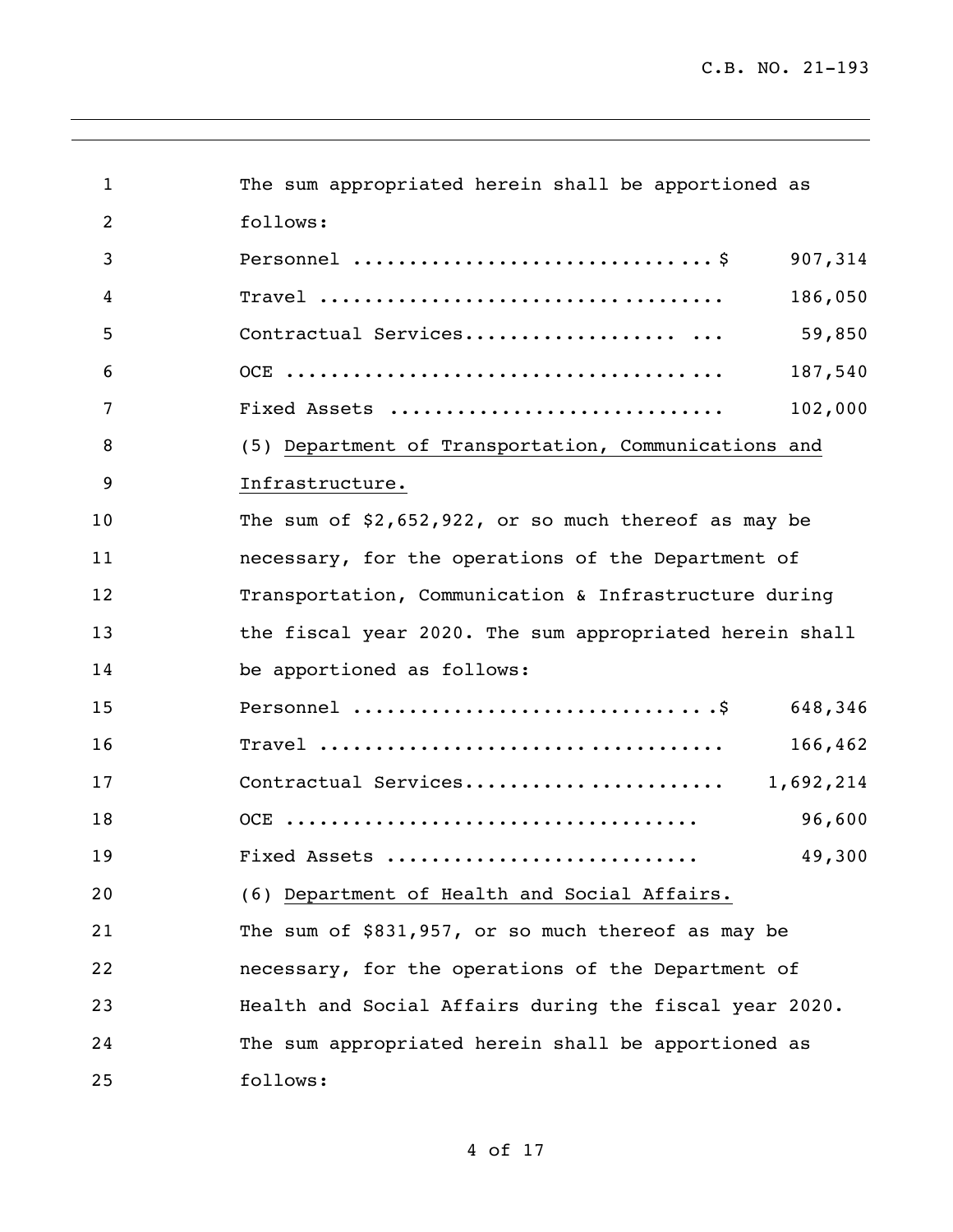| $\mathbf{1}$ | Personnel $\dots\dots\dots\dots\dots\dots\dots\dots\dots\dots$<br>514,230 |
|--------------|---------------------------------------------------------------------------|
| 2            | 82,609                                                                    |
| 3            | Contractual Services<br>118,617                                           |
| 4            | 113,501                                                                   |
| 5            | 3,000<br>Fixed Assets                                                     |
| 6            | (7) Department of Education.                                              |
| 7            | The sum of \$824,529, or so much thereof as may be                        |
| 8            | necessary, for the operations of the Department of                        |
| 9            | Education during the fiscal year 2020. Of the total                       |
| 10           | amount of funds appropriated herein, \$366,598, shall be                  |
| 11           | deemed to come from funds available under the                             |
| 12           | Supplemental Education Grant. The sum appropriated                        |
| 13           | herein shall be apportioned as follows:                                   |
| 14           | 437,498                                                                   |
| 15           | 173,654                                                                   |
| 16           | Contractual Services<br>159,226                                           |
| 17           | 49,651                                                                    |
| 18           | Fixed Assets<br>4,500                                                     |
| 19           | (8) Department of Justice.                                                |
| 20           | The sum of \$4,899,815, or so much thereof as may be                      |
| 21           | necessary, for the operations of the Department of                        |
| 22           | Justice during the fiscal year 2020. The sum                              |
| 23           | appropriated herein shall be apportioned as follows:                      |
| 24           | Personnel \$ 3,405,293                                                    |
| 25           | Travel<br>374,802                                                         |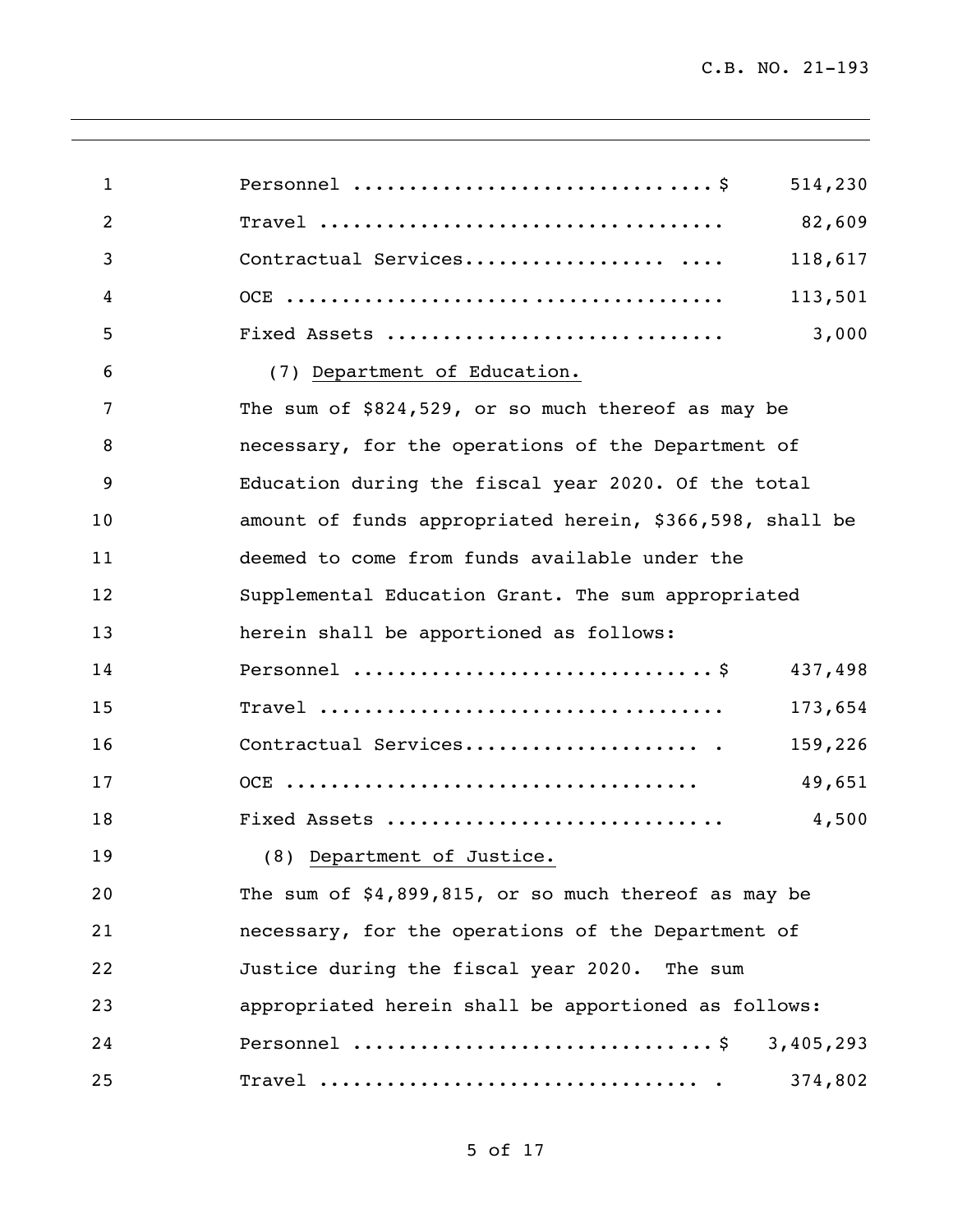| $\mathbf{1}$   | Contractual Services \$<br>634,977                     |
|----------------|--------------------------------------------------------|
| $\overline{2}$ | 377,443                                                |
| 3              | Fixed Assets<br>107,300                                |
| 4              | (9) Department of Climate Change, Environment and      |
| 5              | Emergency Management.                                  |
| 6              | The sum of \$813,734, or so much thereof as may be     |
| 7              | necessary, for the operations of the Office of         |
| 8              | Environment and Emergency Management during the fiscal |
| 9              | year 2020. The sum appropriated herein shall be        |
| 10             | apportioned as follows:                                |
| 11             | 545,058                                                |
| 12             | 105,452                                                |
| 13             | Contractual Services<br>80,000                         |
| 14             | 47,120                                                 |
| 15             | 36,100<br>Fixed Assets                                 |
| 16             | (10) Office of the Public Defender.                    |
| 17             | The sum of $$1,052,058$ , or so much thereof as may be |
| 18             | necessary, for the operations of the Office of the     |
| 19             | Public Defender during the fiscal year 2020. The sum   |
| 20             | appropriated herein shall be apportioned as follows:   |
| 21             | 744,081                                                |
| 22             | 105,027                                                |
| 23             | Contractual Services<br>101,050                        |
| 24             | 86,900                                                 |
| 25             | 15,000                                                 |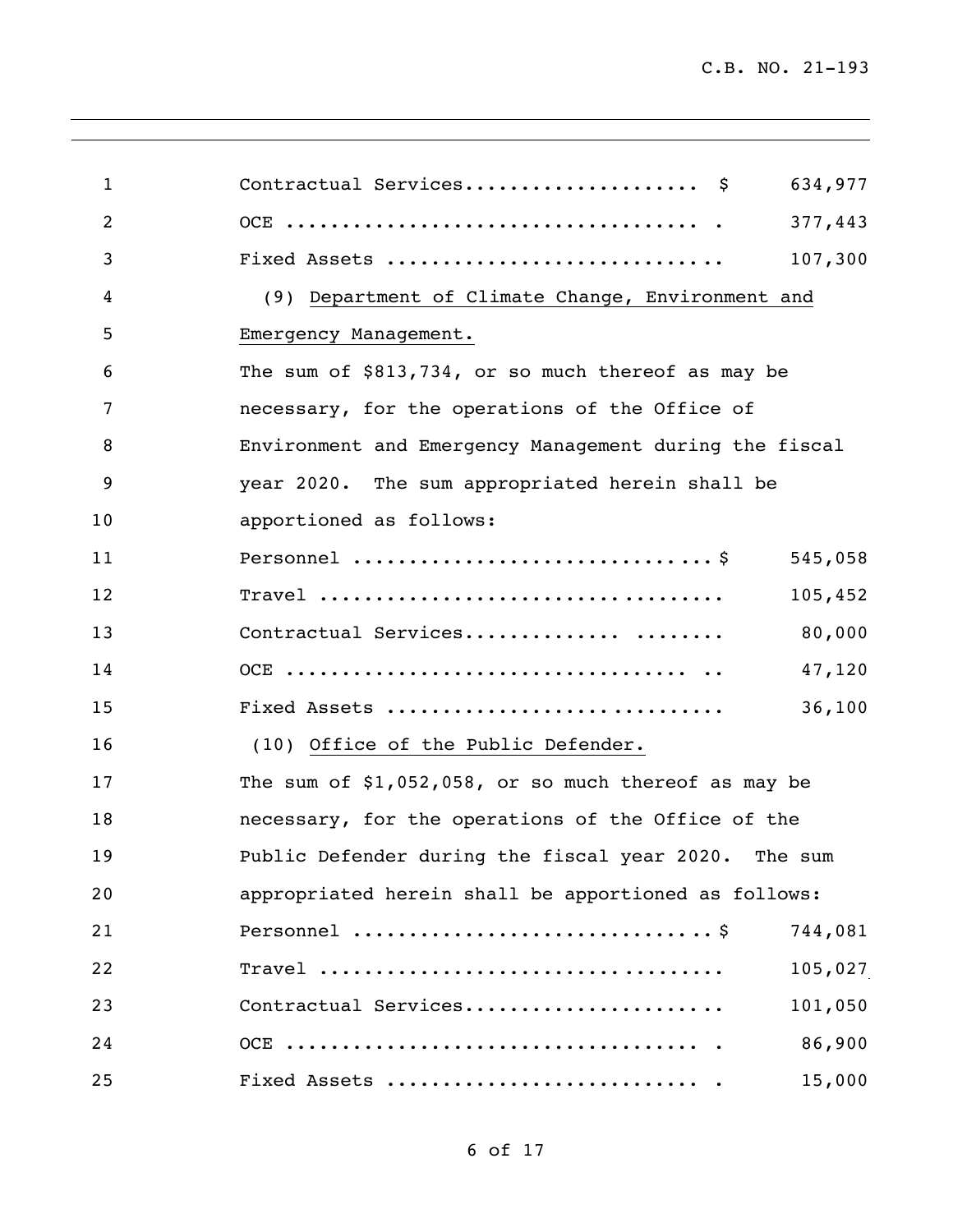| $\mathbf{1}$   | (11) Office of National Archives, Culture and Historic       |         |
|----------------|--------------------------------------------------------------|---------|
| $\overline{2}$ | Preservation.                                                |         |
| 3              | The sum of \$226,259, or so much thereof as may be           |         |
| 4              | necessary, for the operations of the Office of National      |         |
| 5              | Archives, Culture and Historic Preservation during the       |         |
| 6              | fiscal year 2020. The sum appropriated herein shall be       |         |
| 7              | apportioned as follows:                                      |         |
| 8              |                                                              | 138,018 |
| 9              |                                                              | 27,527  |
| 10             | Contractual Services                                         | 15,425  |
| 11             |                                                              | 20,289  |
| 12             | Fixed Assets                                                 | 25,000  |
| 13             | (12) Office of Veteran's Affairs.                            |         |
| 14             | The sum of \$168,353, or so much thereof as may be           |         |
| 15             | necessary, for the operations of the Office of Veteran's     |         |
| 16             | Affairs during the fiscal year 2020. The sum                 |         |
| 17             | appropriated herein shall be apportioned as follows:         |         |
| 18             |                                                              | 79,240  |
| 19             | Travel                                                       | 21, 113 |
| 20             | Contractual Services                                         | 50,000  |
| 21             |                                                              | 18,000  |
| 22             | Fixed Assets                                                 | $-0-$   |
| 23             | (13) Office of Personnel.                                    |         |
| 24             | The sum of $\S[164, 717]$ 184,717, or so much thereof as may |         |
| 25             | be necessary, for the operations of the Office of            |         |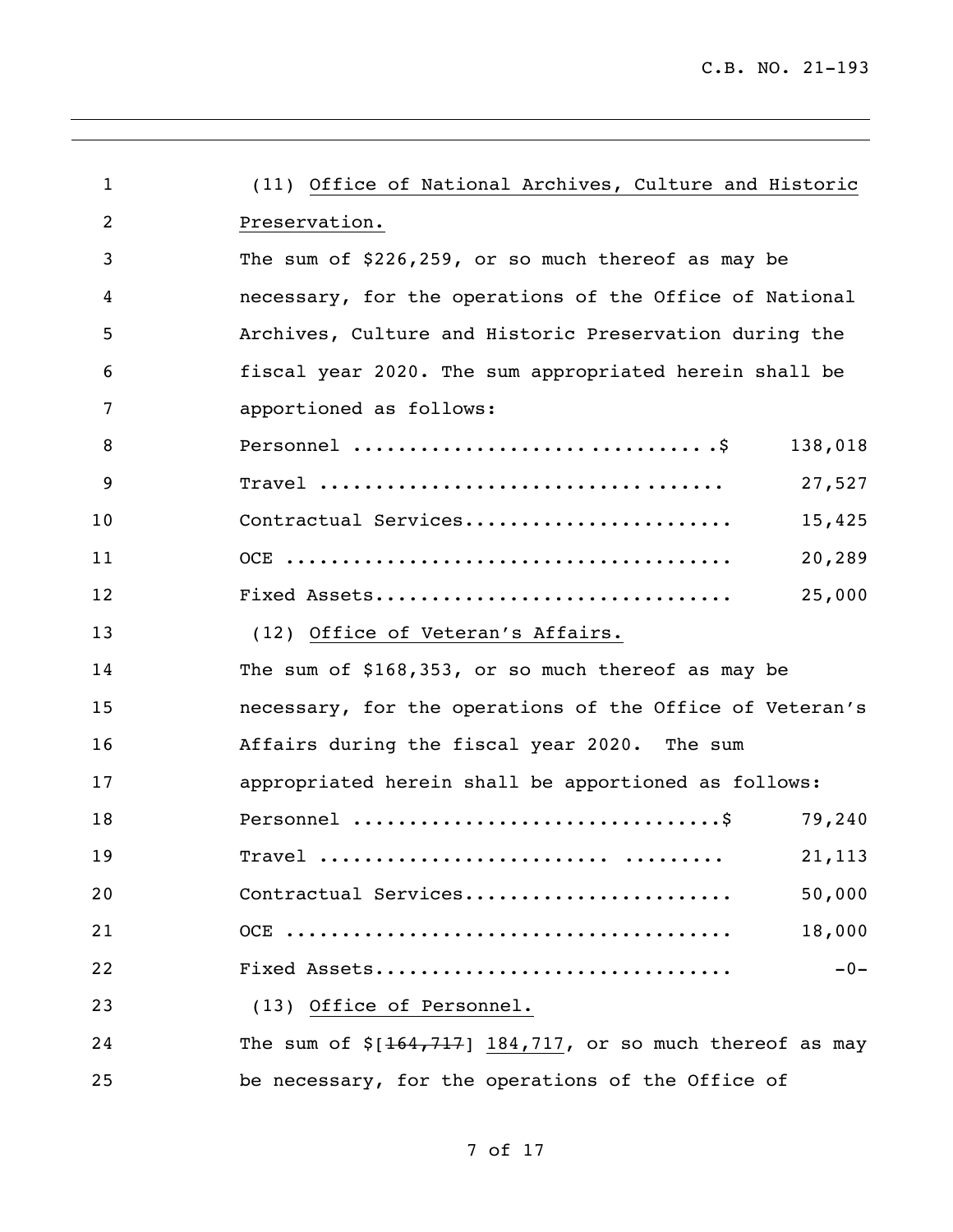C.B. NO. 21-193

 Personnel during the fiscal year 2020. The sum appropriated herein shall be apportioned as follows: 3 Personnel .........................\$[<del>147,479</del>] 167,479 Travel .................................... 6,238 Contractual Services........................ -0- OCE ........................................ 11,000 Fixed Assets................................ -0-" Section 3. Section 8 of Public Law No. 21-42, as amended by Public Law No. 21-55, 21-77 and 21-94, is hereby further amended to read as follows: "Section 8. Grants, Subsidies and Contributions. The 12 sum of \$[17,761,230] 17,836,230, or so much thereof as may be necessary, is hereby appropriated from the General Fund of the Federated States of Micronesia for the fiscal year ending September 30, 2020, for the following grants, subsidies and contributions during fiscal year 2020. The sum appropriated by this section shall be apportioned as follows: 19 (1) Office of the President. (a) Asia Pacific Inst. Broadcasting Development (AIBD) ........................ \$ 4,500 (b) Asia-Pacific Broadcasting Union (ABU) ...................................... 800 (c) Pacific Island News Association. 350 (d) Asia Pacific Investment......... 250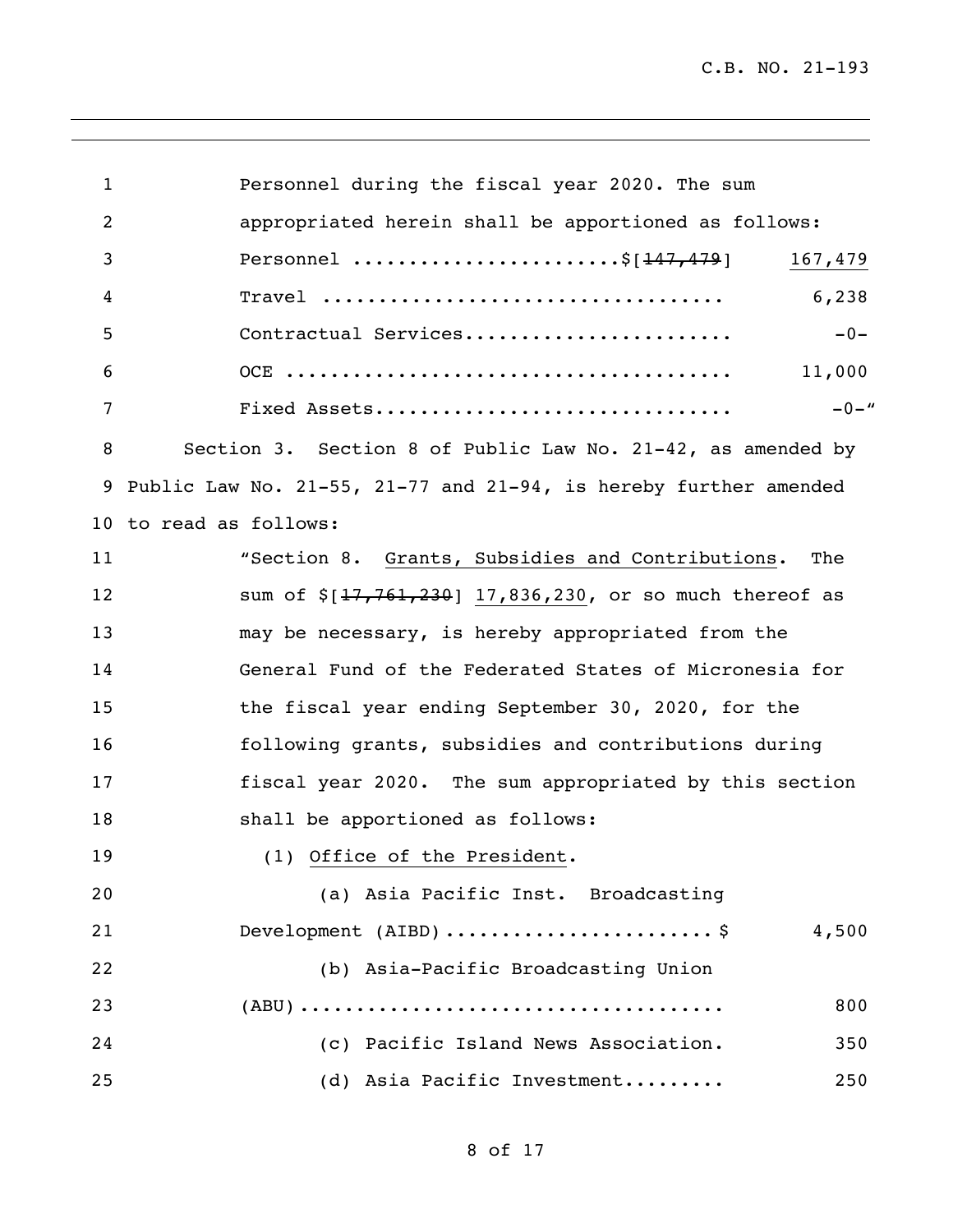| $\mathbf{1}$   | Former Presidents' Allowance\$<br>(e)                                         | 50,000 |
|----------------|-------------------------------------------------------------------------------|--------|
| $\overline{2}$ | (f) Joint Committee on Compact Review and                                     |        |
| 3              | Planning (JCRP); \$160,000 to be used for Jim                                 |        |
| 4              | Stovall's legal fees 910,000                                                  |        |
| 5              | (2) Department of Foreign Affairs.                                            |        |
| 6              | Pacific Island Forum Secretariat.\$<br>(a)                                    | 57,000 |
| 7              | Secretariat of the Pacific Community<br>(b)                                   | 65,000 |
| 8              | $\texttt{ESCAP} \dots \dots \dots \dots \dots \dots \dots \dots \dots$<br>(C) | 5,000  |
| 9              | UN Membership Fee<br>(d)                                                      | 50,000 |
| 10             | East West Center<br>(e)                                                       | 5,000  |
| 11             | ACP Cotonou Membership Fees<br>(f)                                            | 17,000 |
| 12             | SPC Office Space<br>(g)                                                       | 29,670 |
| 13             | SIS Program<br>(h)                                                            | 10,000 |
| 14             | IOM Membership Fee<br>(i)                                                     | 600    |
| 15             | SPC Host Grant<br>(j)                                                         | 20,000 |
| 16             | (k) Differential for foreign currency                                         |        |
| 17             | adjustment                                                                    | 1,290  |
| 18             |                                                                               | 20,000 |
| 19             | (m) 2020 Games in Japan - Representation                                      |        |
| 20             | and Participation (FSM Embassy/Tokyo)                                         | 30,000 |
| 21             | (o) Prior year obligation $-$ PIF                                             | 1,611  |
| 22             | (p) Guam consulate citizen's outreach                                         | 25,000 |
| 23             | (3) Department of Finance and Administration.                                 |        |
| 24             | (a) CTA-OCO Membership Fee                                                    | 14,024 |
| 25             | (b) Maintenance Fee for Financial                                             |        |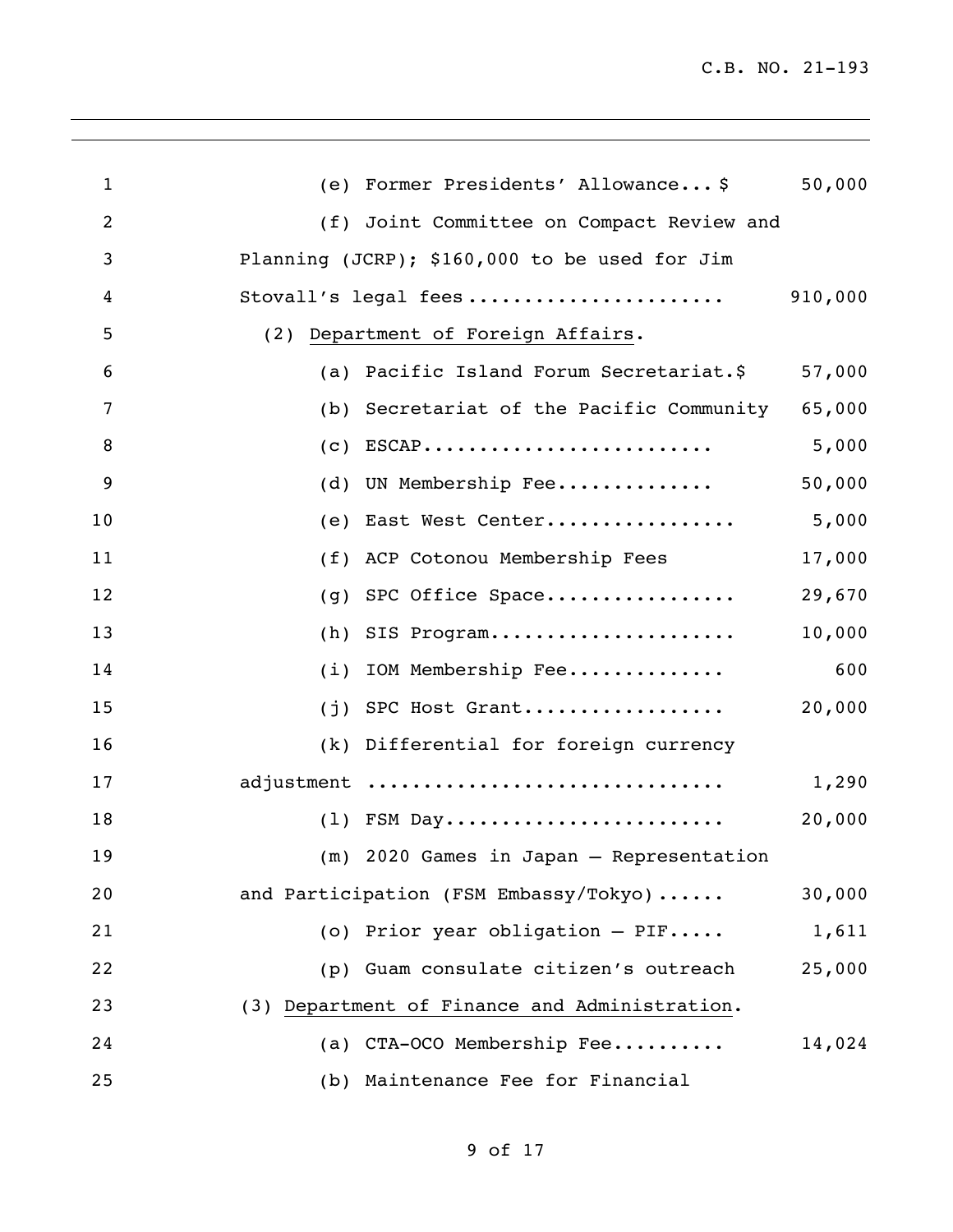| $\mathbf{1}$ |     | Management System (FMIS) \$                  | 55,000  |
|--------------|-----|----------------------------------------------|---------|
| 2            |     | $(c)$ PITTA - CTA                            | 9,000   |
| 3            |     | (d) ADB, IMF & Budget Finance Policy         |         |
| 4            |     | Consultations                                | 25,000  |
| 5            |     | (e) Macro Economist Advisor                  | 200,000 |
| 6            |     | (f) Global Forum Membership Fee              | 26,000  |
| 7            | (g) | PFTAC Membership Fee                         | 20,000  |
| 8            |     | (h) CTA Conference                           | 35,000  |
| 9            |     | (i) FSM national government taxes prior      |         |
| 10           |     | year debts to social security $(4th$ quarter |         |
| 11           |     | 2018 to $1^{st}$ quarter 2019)               | 44,000  |
| 12           |     | (j) Prior years obligations for Chuuk        |         |
| 13           |     | Finance Office                               | 7,560   |
| 14           |     | (k) Finance prior years obligations          |         |
| 15           |     | for acting capacity                          | 1,150   |
| 16           |     | (1) FSM Trust Fund Board                     | $-0-$   |
| 17           |     | (4) Department of Resources and Development. |         |
| 18           |     | (a) Pacific Island Development Program       |         |
| 19           |     |                                              | 15,000  |
| 20           |     | (b) Pacific Asian Travel Association         |         |
| 21           |     |                                              | 6,000   |
| 22           |     | (c) United Nations Development Program       | 30,000  |
| 23           | (d) | Food Agriculture Organization (FAO)          | 4,800   |
| 24           |     | (e) Western Forestry Leadership Coalition    | 530     |
| 25           |     | (f) Matching to SPC Projects                 | 60,000  |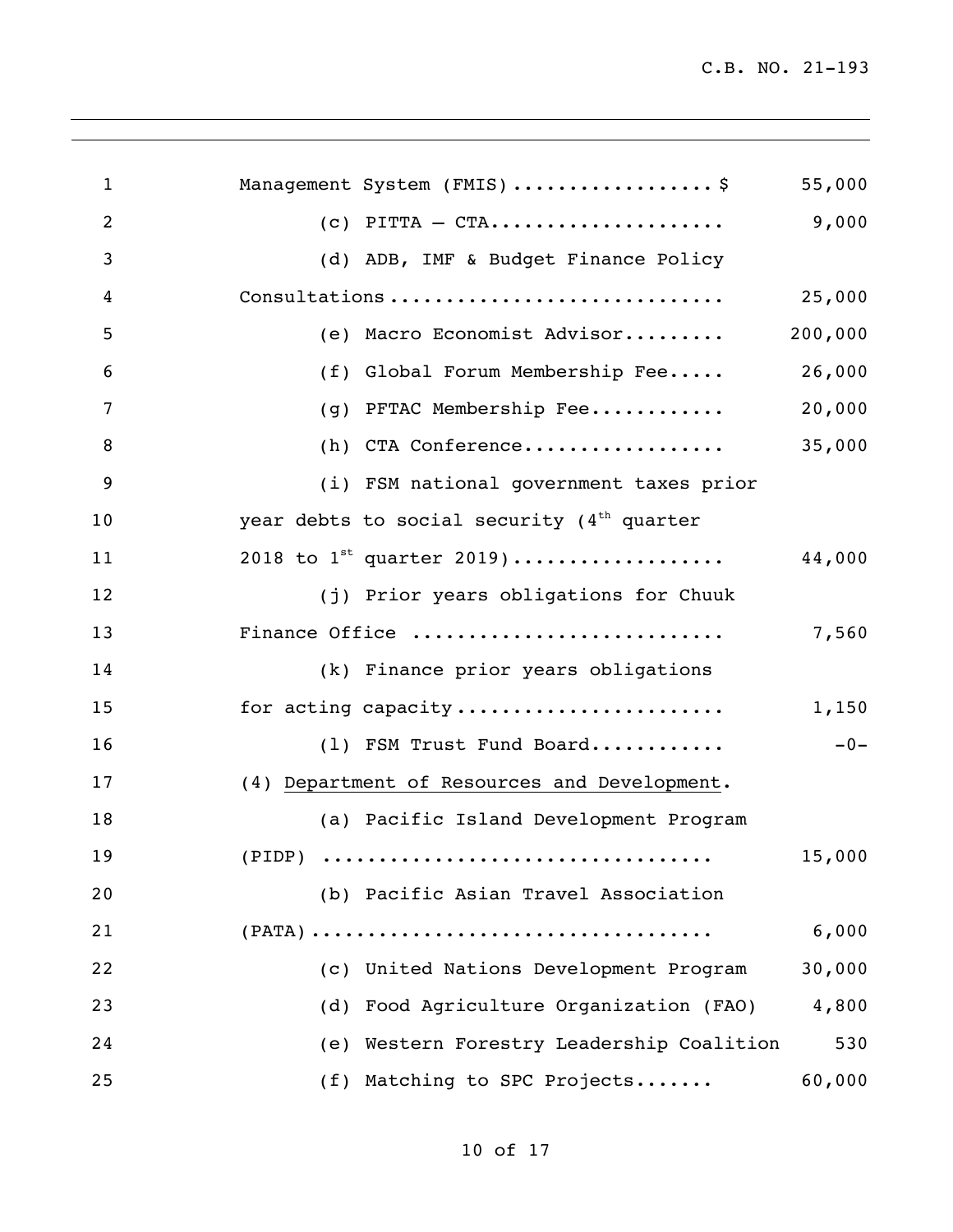| $\mathbf{1}$ | Micronesian Challenge\$<br>10,000<br>(g)           |       |
|--------------|----------------------------------------------------|-------|
| 2            | 2,500<br>Micronesian Cruise Association.<br>(h)    |       |
| 3            | 8,000<br>South Pacific Tourism Organization<br>(i) |       |
| 4            | IRENA<br>(j)                                       | 250   |
| 5            | 30,000<br>Micronesia Trade Committee<br>(k)        |       |
| 6            | (1) Convention on Biological                       |       |
| 7            | Diversity (CBD)<br>1,000                           |       |
| 8            | IFAD<br>(m)                                        | 500   |
| 9            | 1,000<br>(n) UNIDO Membership                      |       |
| 10           | (o) Micronesia Island Forum                        |       |
| 11           | Membership Fee<br>15,000                           |       |
| 12           | (p) Hosting of the Micronesian                     |       |
| 13           | Islands Forum                                      | $-0-$ |
| 14           | $(q)$ Pacific Festival                             | $-0-$ |
| 15           | (5) Department of Health and Social Affairs.       |       |
| 16           | UNFPA<br>3,000<br>(a)                              |       |
| 17           | WHO<br>4,650<br>(b)                                |       |
| 18           | $(c)$ PIHOA<br>20,000                              |       |
| 19           | (d) Association of Territorial Health 4,000        |       |
| 20           | (e) Nursing and Medical Licensing.<br>60,000       |       |
| 21           | 70,000<br>(f) FSM Red Cross                        |       |
| 22           | (g) UNICEF (Vaccine & TB Drugs)<br>50,000          |       |
| 23           | (h) UN/FSM Women (CEDAW)<br>1,000                  |       |
| 24           | (i) Drug Quality Testing Project<br>3,000          |       |
| 25           | (j) National Therapeutics &                        |       |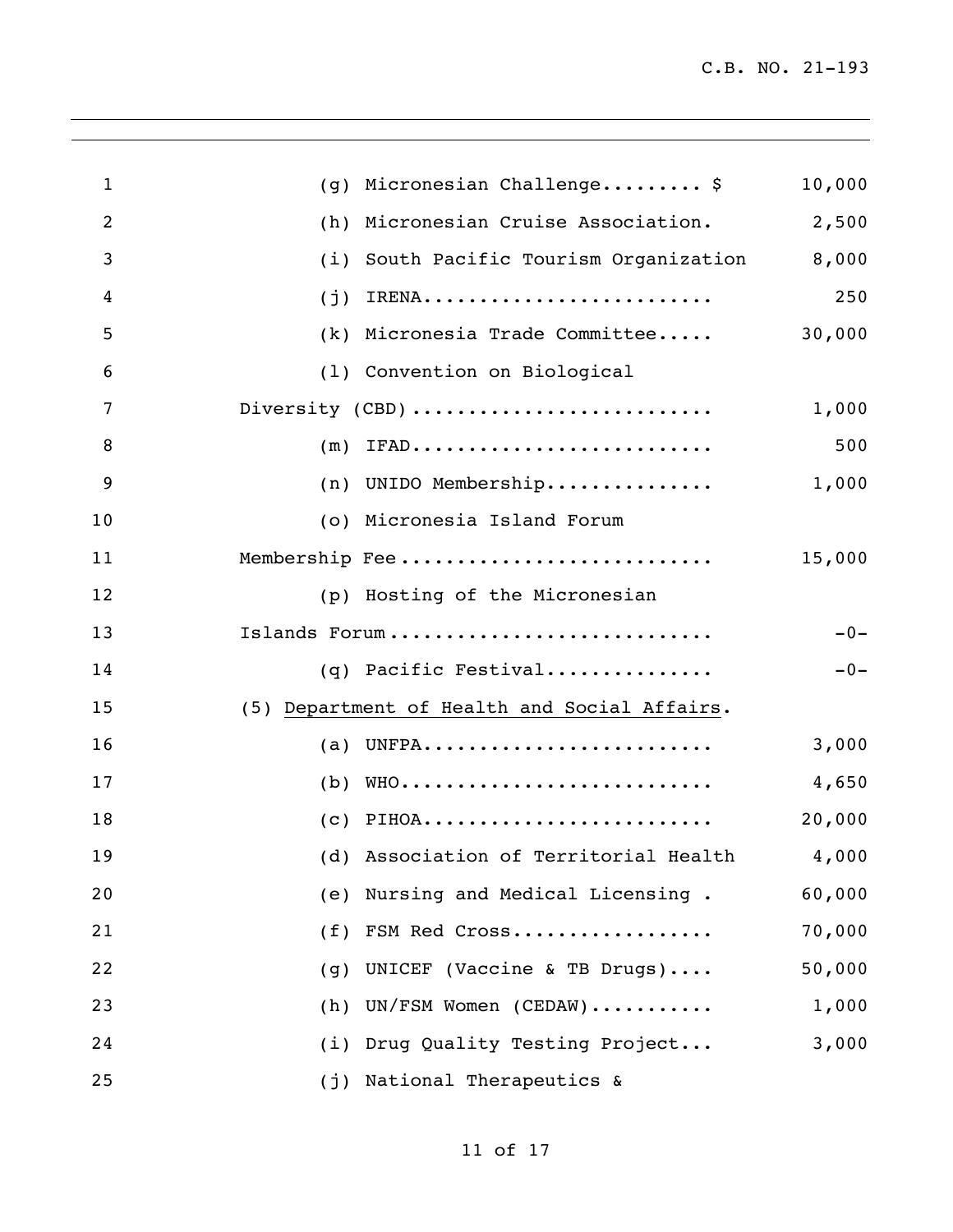| $\mathbf{1}$   | Standards Committee\$                    | 37,000    |
|----------------|------------------------------------------|-----------|
| $\overline{2}$ | (k) Antimicrobial Resistance (AMR)       | 10,000    |
| 3              | FSM Youth Summit<br>(1)                  | 50,000    |
| 4              | TB & Leprosy - Free Chuuk Project<br>(m) | 100,000   |
| 5              | (n) Convention on the Rights of the      |           |
| 6              |                                          | 40,270    |
| 7              | (o) Response to measles outbreak and     |           |
| 8              | novel coronavirus                        | 747,500   |
| 9              | (6) Department of Education.             |           |
| 10             | (a) Aid for Non-Public Schools           | 800,000   |
| 11             | (b) Aid to CMI Students                  | 40,000    |
| 12             | Aid to PCC Students<br>(C)               | 100,000   |
| 13             | National Scholarship<br>(d)              | 3,000,000 |
| 14             | National Close-up 75,000<br>(e)          |           |
| 15             | (f) Merit Scholarship                    | 275,000   |
| 16             | Aid to FSM Students in Japan<br>(q)      | 100,000   |
| 17             | (h) Caroline College & Pastoral          |           |
| 18             | Institute                                | 75,000    |
| 19             | (i) Faithwalk Christian College          | 75,000    |
| 20             | (j) Aid to FSM Students in China         | 35,000    |
| 21             | $(k)$ Aid to FSM Students in Fiji        | 35,000    |
| 22             | (7) Department of Transportation,        |           |
| 23             | Communication & Infrastructure.          |           |
| 24             | (a) Asia Pacific Telecommunity           | 11,000    |
| 25             | (b) International Telecommunications     |           |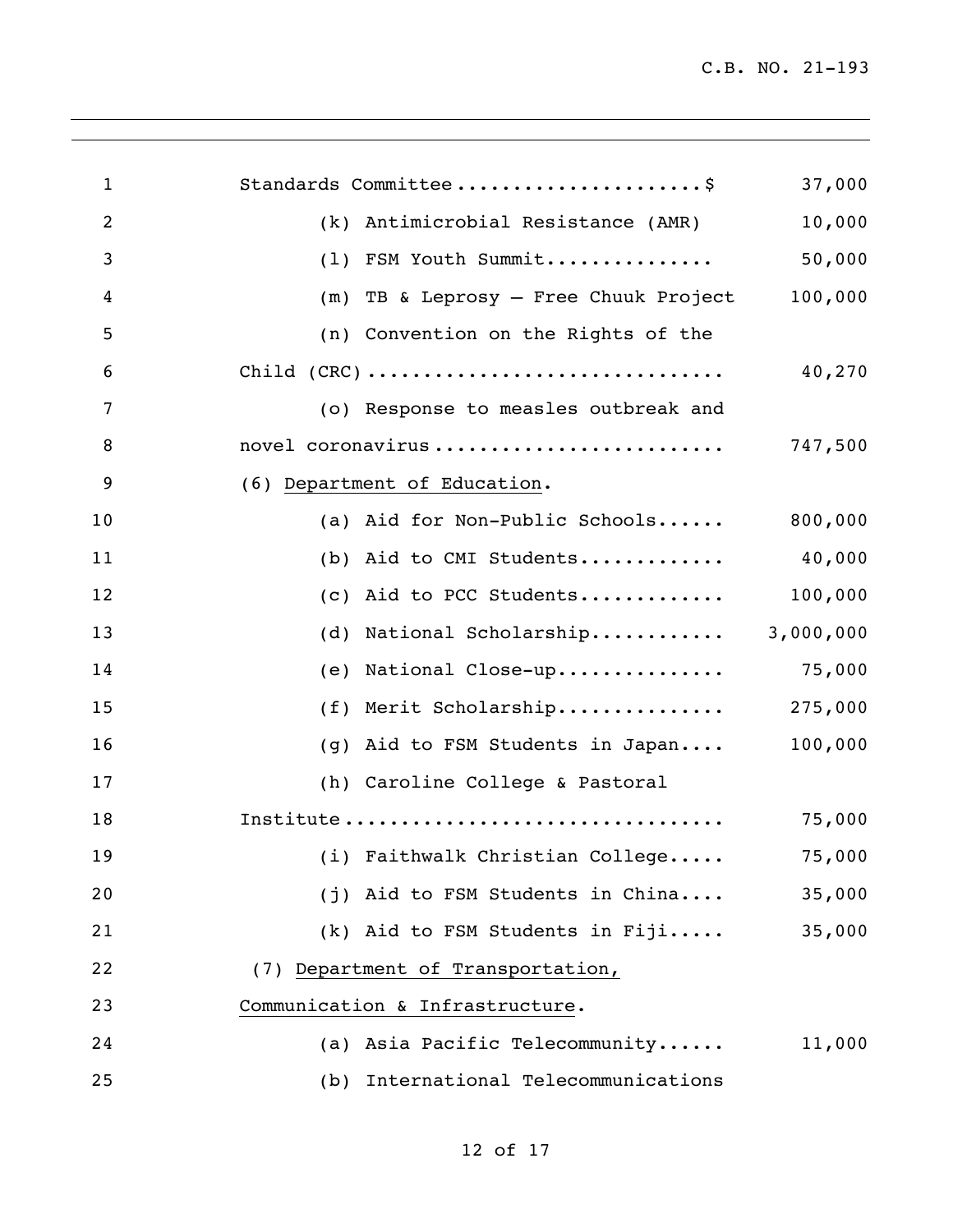| $\mathbf{1}$   | Union(ITU) $\ldots \ldots \ldots \ldots \ldots \ldots \ldots \ldots \ldots$<br>20,867 |  |
|----------------|---------------------------------------------------------------------------------------|--|
| $\overline{2}$ | $(c)$ ICAO<br>28,050                                                                  |  |
| $\mathbf{3}$   | (d) FSM Capital Energy 600,000                                                        |  |
| 4              | (e) Micronesian Shipping Commission. 25,000                                           |  |
| 5              | (f) Fuel and Provisions for Caroline                                                  |  |
| 6              | Voyager and Navigator 1,345,830                                                       |  |
| 7              | (g) MS Navigator - Repair services 100,000                                            |  |
| 8              | (h) Overtime owed to Shipping crew 100,000                                            |  |
| 9              | (i) Shipment cost of ground service                                                   |  |
| 10             | equipment to the FSM States 17,500                                                    |  |
| 11             | (8) Department of Justice.                                                            |  |
| 12             | (a) States Joint Law Enforcement:                                                     |  |
| 13             | 75,000                                                                                |  |
| 14             | (b) States Joint Law Enforcement:                                                     |  |
| 15             | 200,000                                                                               |  |
| 16             | (c) States Joint Law Enforcement:                                                     |  |
| 17             | Chuuk, of which \$80,000 shall be used to                                             |  |
| 18             | purchase two vehicles for Municipal Police. 200,000                                   |  |
| 19             | (d) States Joint Law Enforcement: Yap 75,000                                          |  |
| 20             | 200,000<br>(e) Police Academy                                                         |  |
| 21             | (f) Fuel Subsidy<br>200,000                                                           |  |
| 22             | 33,966<br>$(g)$ WIPO                                                                  |  |
| 23             | (h) Patrol boats - replenishment for                                                  |  |
| 24             | unplanned search and rescue and outreach                                              |  |
| 25             | trips, and additional funding for                                                     |  |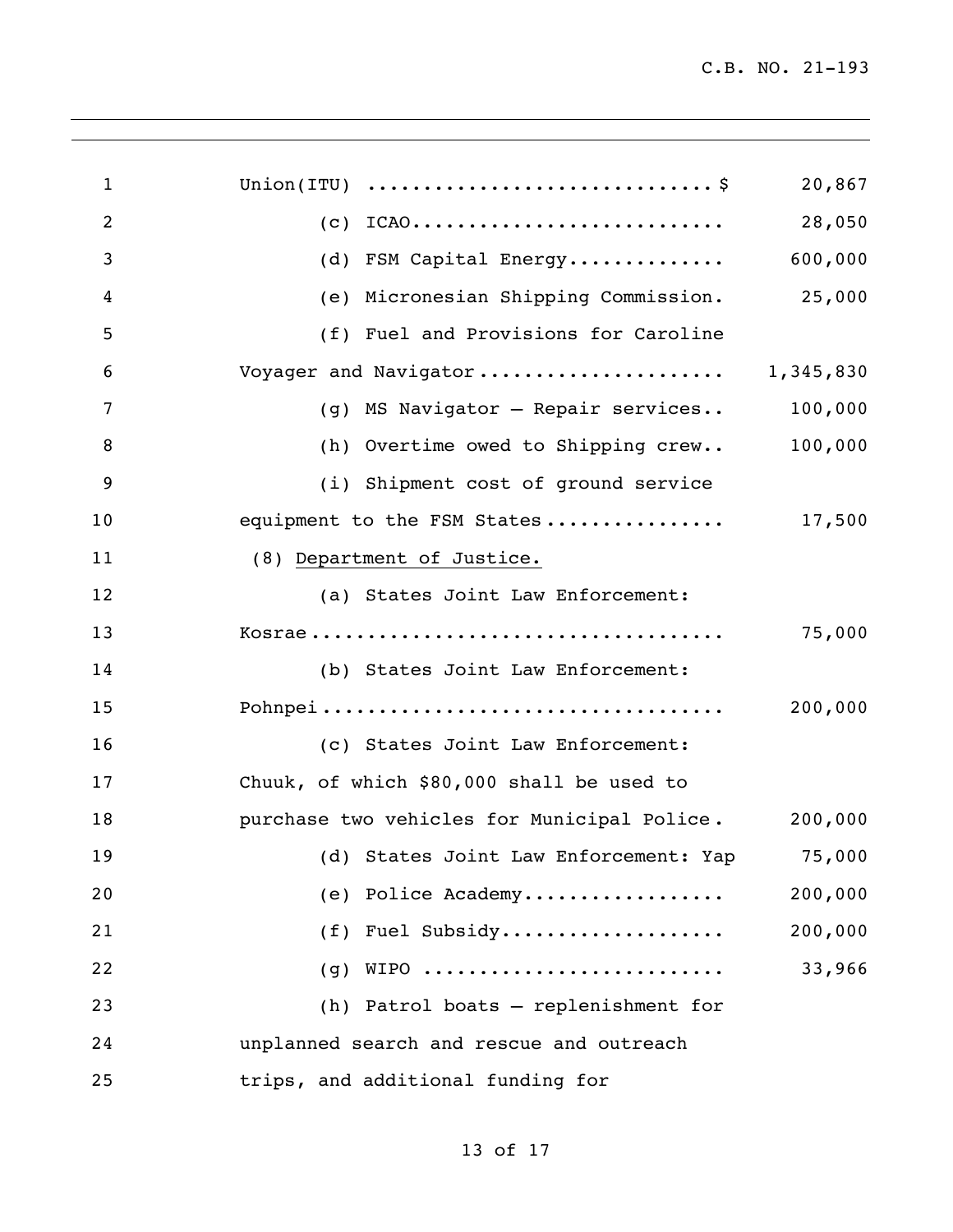| $\mathbf{1}$   | administrative and humanitarian assistance \$ | 300,000 |
|----------------|-----------------------------------------------|---------|
| $\overline{2}$ | (i) Reimbursement for investigation and       |         |
| 3              | prosecution to support Yap State              | 210,000 |
| 4              | Interpol membership and activities<br>(j)     | 30,000  |
| 5              | $(k)$ Security for the MIF                    | 33,000  |
| 6              | (9) Department of Environment, Climate        |         |
| 7              | Change and Emergency Management               |         |
| 8              | UNEP<br>(a)                                   | 835     |
| 9              | UNFCC<br>(b)                                  | 325     |
| 10             | UNCCD<br>(c)                                  | 195     |
| 11             | (d) SPREP Membership                          | 10,768  |
| 12             | Waigani Convention<br>(e)                     | 1,190   |
| 13             | SPREP-Noumea Convention<br>(f)                | 1,764   |
| 14             | Earth Day Activities<br>(g)                   | 15,000  |
| 15             | 7 <sup>th</sup> Bi-Annual Environment<br>(h)  |         |
| 16             | Conference                                    | 20,000  |
| 17             | (i) Basel Convention                          | 197     |
| 18             | Kyoto Protocol<br>(j)                         | 484     |
| 19             | (k) WMO Membership                            | 15,000  |
| 20             | (10) Office of NACHP.                         |         |
| 21             | UNESCO<br>(a)                                 | 4,000   |
| 22             | $(b)$ NCSHPO                                  | 2,760   |
| 23             | $(c)$ PARBICA                                 | 100     |
| 24             | $(d)$ PIALA                                   | 100     |
| 25             | $(e)$ WHC                                     | 54      |

<u> 1989 - Johann Stoff, amerikansk politiker (\* 1908)</u>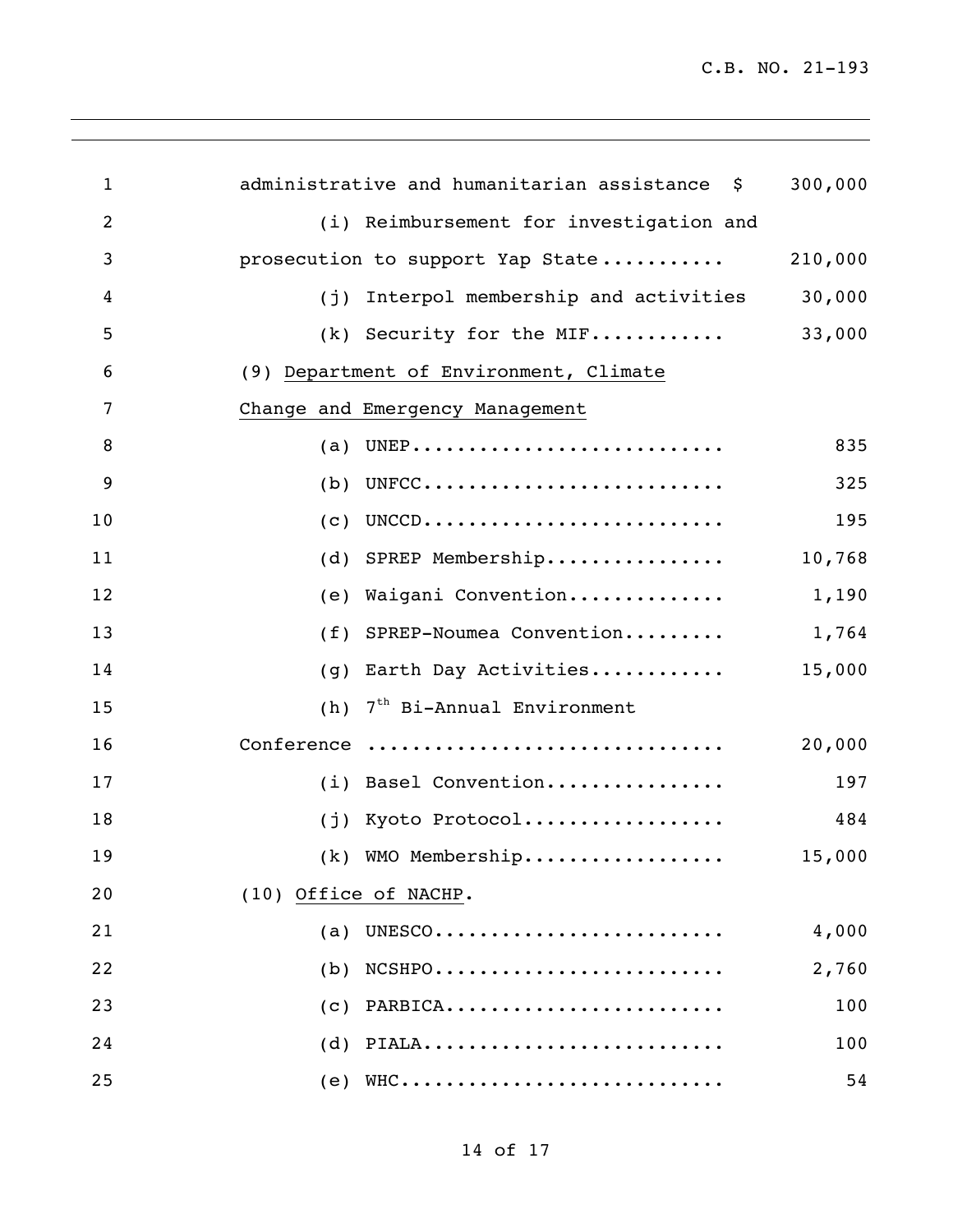| $\mathbf{1}$   | $(f)$ Library fee\$                         | 50      |
|----------------|---------------------------------------------|---------|
| $\overline{2}$ | (11) Office of the National Public Auditor. |         |
| 3              | (a) APIPA - Staff Development and           |         |
| 4              | Membership Fee                              | 1,750   |
| 5              | (b) PASAI - Staff Development and           |         |
| 6              | Membership Fee                              | 15,000  |
| 7              | (c) 2020 Conference - Staff Development     |         |
| 8              | and Membership Fee                          | 29,000  |
| 9              | (12) Congress of the Federated States of    |         |
| 10             | Micronesia.                                 |         |
| 11             | (a) IPU Conference, PROVIDED THAT,          |         |
| 12             | 130,000 shall be used for subsidies to      |         |
| 13             |                                             | 230,000 |
| 14             | (b) Climate Change Conference               | $-0-$   |
| 15             |                                             | $-0-$   |
| 16             |                                             | 50,000  |
| 17             | (e) Staff Upgrade                           | 25,000  |
| 18             | (f) World Bank-IMF Annual                   |         |
| 19             | Meeting                                     | $-0-$   |
| 20             | (g) MRA Conference in Japan                 | $-0-$   |
| 21             | (h) Fisheries Meeting                       | $-0-$   |
| 22             | (i) IPU Annual Dues                         | 12,500  |
| 23             | (j) COFA Alliance National Network          |         |
| 24             |                                             | 25,000  |
| 25             | (k) Travel to Investment Advisor            |         |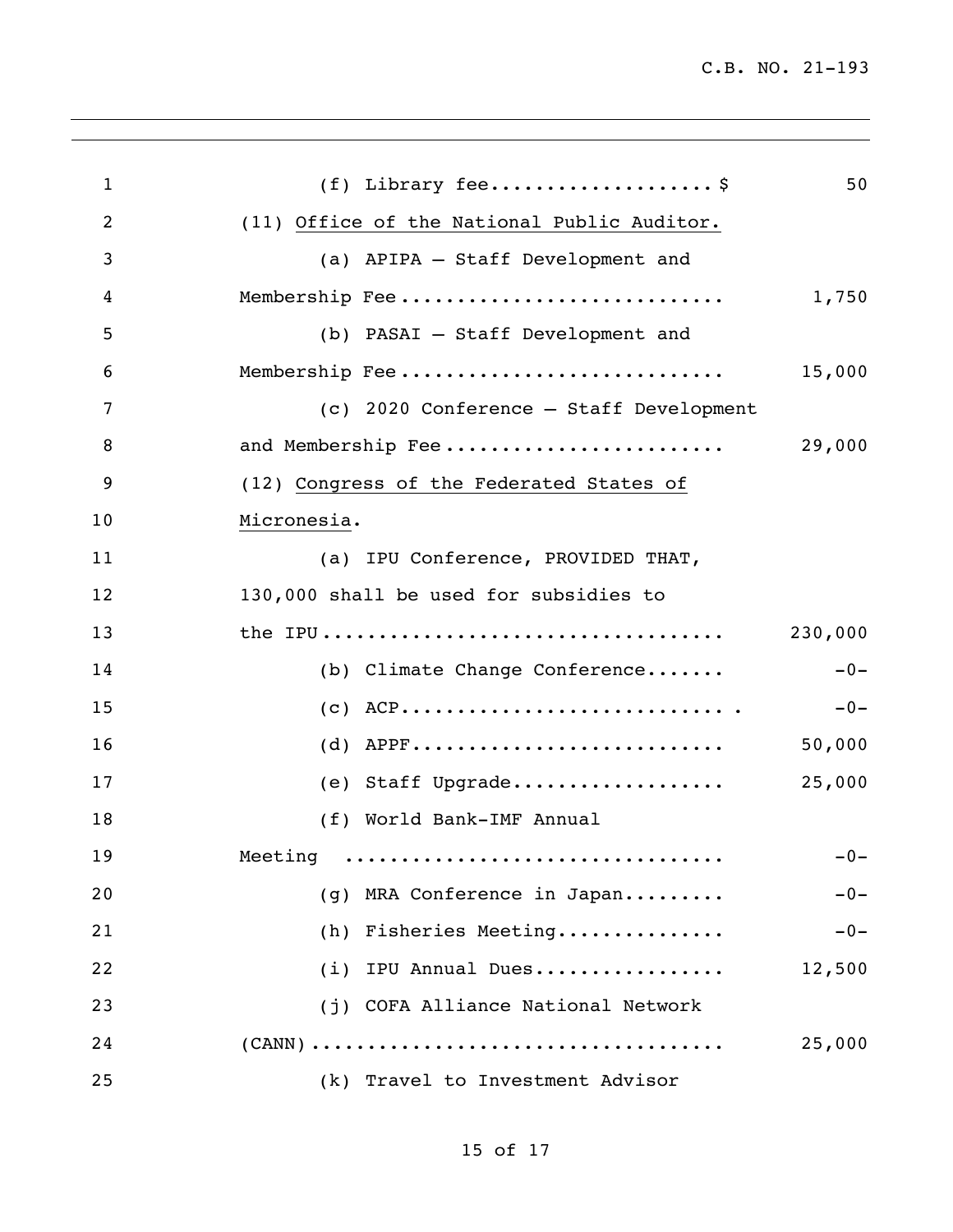| $\mathbf{1}$   |                |                                           | $-0-$     |
|----------------|----------------|-------------------------------------------|-----------|
| $\overline{2}$ |                | (1) Compact Historical Project            | 25,000    |
| 3              |                | (m) Assistance for Jennifer Chieng/       |           |
| 4              |                | Olympic Training                          | 25,000    |
| 5              |                | (n) Micronesia Productions                | 70,000    |
| 6              |                | (o) Prior and current year Member and     |           |
| 7              |                | staff housing                             | 62,000    |
| 8              |                | (13) Resources (Other Grants, Subsidies & |           |
| 9              | Contributions) |                                           |           |
| 10             |                | (a) COM Board Meeting                     | 5,000     |
| 11             |                | (b) COM-FSM Treaty Obligation             | 25,000    |
| 12             |                | (c) FSM Social Security                   |           |
| 13             |                | Administration                            | 1,000,000 |
| 14             |                | (d) State Judiciaries: Kosrae             | 40,000    |
| 15             |                | (e) State Judiciaries: Pohnpei            | 60,000    |
| 16             |                | (f) State Judiciaries: Chuuk              | 110,000   |
| 17             |                | (g) State Judiciaries: Yap                | 40,000    |
| 18             |                | (h) National Law Day                      | 50,000    |
| 19             |                | (i) Micronesian Legal Services            |           |
| 20             |                | Corporation (MLSC)                        | 250,000   |
| 21             | (j)            | NORMA-Forum Fisheries Agency (FFA)        | 62,638    |
| 22             | (k)            | NORMA - WCPFC Tuna Commission Fee         | 257,284   |
| 23             | (1)            | Independence Day Activities               | 50,000    |
| 24             |                | (m) MLFC Loan Payment                     | 260,000   |
| 25             |                | (n) Single Audit Fee (FY 2019)            | 460,000   |